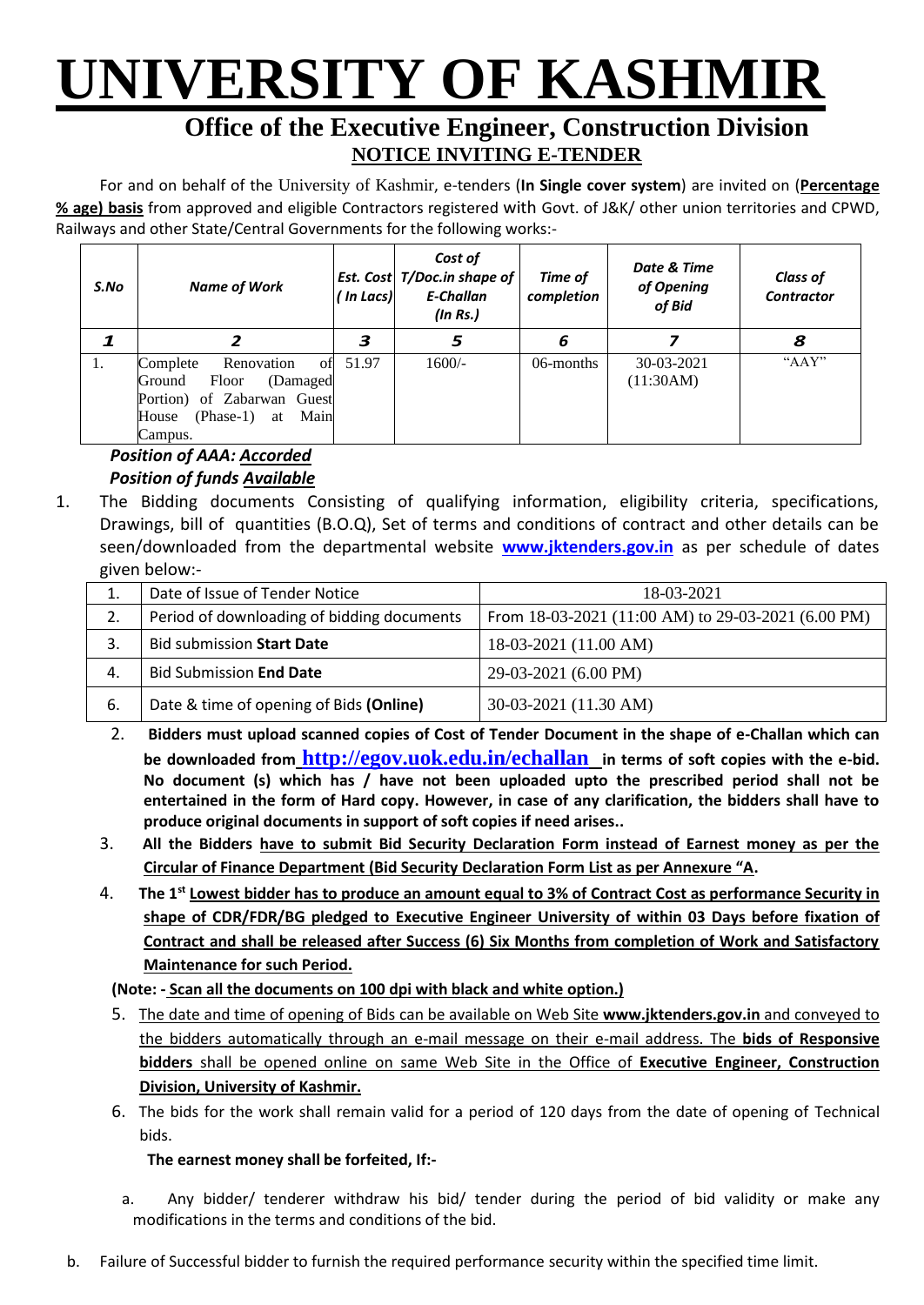- c. Failure of Successful bidder to execute the agreement within 28 days after fixation of contract.
- 7. Instruction to bidders regarding e-tendering process.
- 7.1. Bidders are advised to download bid submission manual from the "Downloads" option as well as from "Bidders Manual Kit" on website [www.jktenders.gov.into](http://www.pmgsytendersjk.gov.into/) acquaint bid submission process.
- 7.2. To participate in bidding process, bidders have to get 'Digital Signature Certificate (DSC)' as per Information Technology Act-2000. Bidders can get digital certificate from any approved Vendor.
- 7.3. The bidders have to submit their bids online in electronic format with digital Signature. No bid will be accepted in physical form.
- 6.4. Bids will be opened online as per time schedule mentioned in Para-1.
- 6.5 The Department will not be responsible for delay in online submission due to any reasons.
- 8. Bidders are advised not to make any change in BOQ (Bill of Quantities) contents. In no case they should attempt to create similar BOQ manually. The BOQ downloaded should be used for filling the Percentage inclusive of all taxes and it should be saved with the same name as it contains.
- 9. Price escalation and Taxes:- The rates quoted by the bidder in terms of (%age) Percentage (Excess/Less) shall be deemed to include price escalation and all taxes including CGST and SGST up to completion of the work, unless otherwise specified. Deduction on account of taxes shall be made from the bills of the contractor on gross amount of the bill as per the rates prevailing at the time of recovery. **The quoted percentage (%age) should necessarily be in preferably be in fractional form in order to minimize concurrence of similar quoted rates/Percentage.**
- 10. Bidders are advised to use "My Documents" area in their user on e-Tendering portal to store such documents as are required.
- 11. In case of any specified project the relevant guidelines / standard bidding document shall be followed.
- 12. Instructions to Bidder (ITB)
- 12.1. All bidders shall upload the following information and documents along with qualification criteria / qualification information with their bids:-
- *a.* Copies of original documents defining constitution/ legal status, place of registration, renewal up to date and principal place of Business.
- 12.2. *Valid GSTIN GSTIN Registration with latest clearance certificate/Acknowledgement receipt of GST return copy GST-3B and PAN Card.*
- 12.3. The bidder at his own responsibility and risk should visit and examine the site of work and its surroundings before submission of bid.
- 12.4. Non attendance of pre-bid meeting will not be cause of disqualification of the bidder.
- 12.5. All documents relating to the bid shall be in the English Language.
- 12.6. The Bidder shall have to use good quality approved materials at his own cost, no departmental supplies be made by the University
- 13. General Conditions of Contract:-
- 13.1. The date of start of the work shall be reckoned within one week from the date of issuance of LOI/Contract allotment as the case may be.
- 13.2. Penalty for delay in completion:-In case of delay in completion of work beyond stipulated period of completion, penalty of Rs. 2000/- per day but up to maximum of 10% of the total contract shall be imposed.
- 13.3. Time extension:-Suitable time extension shall be granted in case of increase in scope of work and in the event of delay beyond control of contractor to be determined by the department.
- 13.4. Advance Payments:-No mobilization advance/equipment advance shall be paid unless otherwise specified in the SBD.
- 13.5. Secured Advance:-No secured advance is admissible unless otherwise specified.
- 13.6. Retention Money: 10% shall be deducted from each running bill of the successful contractor which shall be released after virtual completion of work in all respects/when recommended.
- 13.7. Schedule of Payment:-The payment schedule shall be fixed after award of contract in favour of successful bidder, on the basis of availability of funds and value of work executed, shall be determined by the Engineer.
- 13.8. Amendment of bidding document:-Before the deadline for submission of bids the employer may modify the bidding documents by issuing Addenda.
- 13.9. The tender receiving authority reserves the right to accept or reject any tender or all tenders without assigning any reason thereof.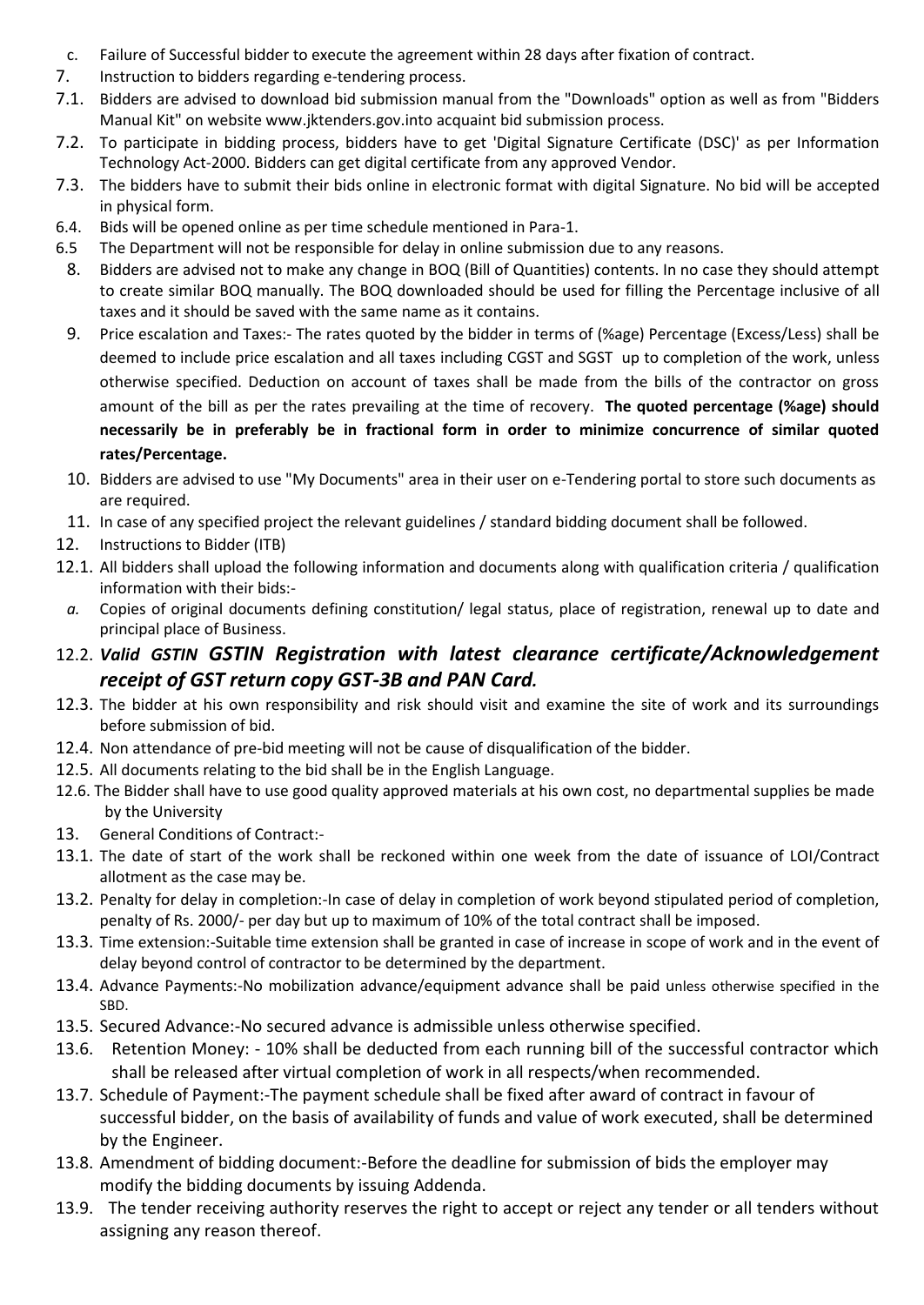13.10. Restoration of work: - On completion of contract the contractor shall be responsible to remove all un-used material and restore all work in its original position at his own cost.

- 13.11. Traffic regulations:-The contractor is bound to adhere to traffic regulations as is applicable from time to time and ensure arrangements of smooth regulation of traffic during execution of work.
- 13.12. Arbitration:- The arbitration shall be conducted in accordance with the arbitration procedure stated in the J&K conciliation and Arbitration Act No:-xxxv of 1997 issued vide SRO No:-403 vide Notification of J&K Govt., "Law Department" 11th December-1997.
- 13.13. Defective Liability period: The DLP shall be commenced from the date of certified completion of work and period shall be 6 months.
- 13.14. All Key Construction material shall have to be strictly as per prescribed specifications and approval of the Engineer In-charge.

The CDR shall be released after (6) six months from completion of the work and satisfactory maintenance for such period.

- 13.15. Failure on part of the contractor to fulfill his obligations of maintenance schedules shall result in forfeiture of the deposits held for this purpose as well as the CDR for this work.
- 13.16. Safety: The contractor shall be responsible for safety of all activities at site of work.
- 13.17. Discoveries: Anything of historical or other interest or of significant value unexpectedly discovered on the site shall be the property of University.
- 13.18. Tests:-The contractor shall be solely responsible for carrying out the mandatory tests required for the quality control at his own cost (if applicable).
- 13.19. Termination: The employer may terminate the contract if the contractor causes a fundamental breach of the contract.
- 13.20. Fundamental breach of contract will include:
	- **a.** Continuous stoppage of Work for a period of 30 days without authorization of Engineer in-charge.
	- **b.** Contractor is declared bankrupt.
	- **c.** Any evidence of involvement of contractor in corrupt practices.
	- **d.** If the contractor indulges in willful disregard of the quality control measures put in place by the department.
	- **e.** Contractor delays the completion of work beyond stipulated time of completion.
	- **f.** Pursuant to the process of termination of defaulted contract, the employer reserves the right to invite fresh tender for the balance work at the risk and cost of defaulting contractor.
	- **g.** If in case contractor failed to start /complete the work, within the stipulated time period, his CDR/Earnest Money shall be forfeited after termination of the contract. Besides, defaulting contractor shall be debarred from taking works in R&B Department at least for one year.
- 13.21. Major Labor Laws applicable to establishment engaged in building and other construction Work:
	- a. Workmen compensation act 1923.
	- b. Payment of Gratuity Act 1972.
	- c. Employees P.F. and Miscellaneous Provision Act 1952.
	- d. Maternity Benefits Act 1951.
	- e. Contract Labor (Regulation & Abolition) Act 1970.
	- f. Minimum Wages Act 1948.
	- g. Payment of Wages Act 1936.
	- h. Equal remuneration Act 1979.
	- i. Payment of bonus Act 1965.
	- j. Industrial disputes Act 1947.
	- k. Industrial employment standing orders Act 1946.
	- l. Trade Union Act 1926.
	- m. Child Labor (Prohibition & Regulation) Act 1986.
	- n. Inter State Migrant workmen's (Regulation of employment & Conditions of service)Act 1979.
	- o. The Building and other Construction workers (Regulation of employment and Condition of service) Act 1996 and the Census Act of 1996.
	- p. Factories Act 1948.
	- q. Compliance with Labor Regulation Laws of J&K State.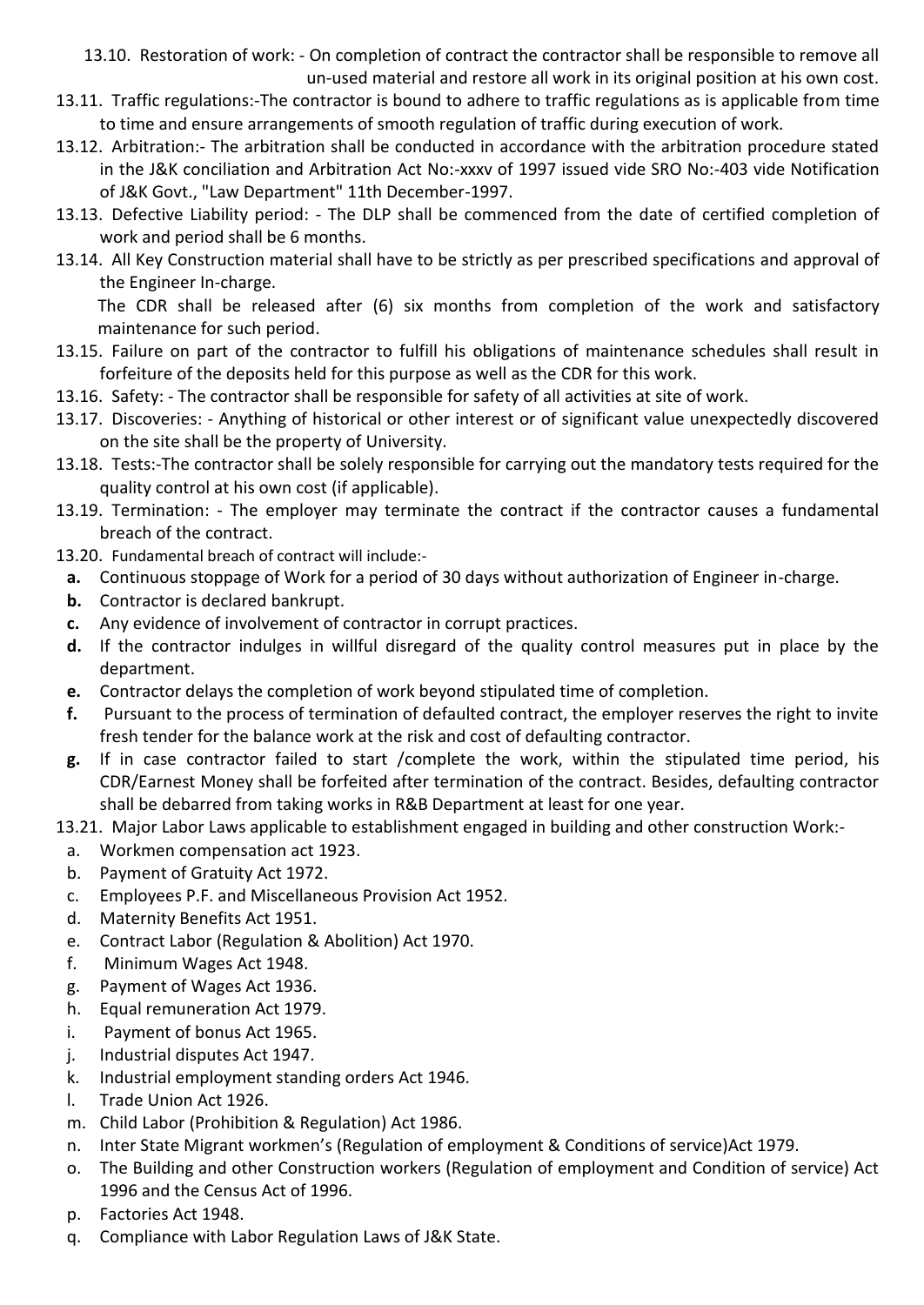- 13.22. Specification/Quality Control: -All items of works shall confirm to specifications as per IRC/ MORTH/ NBO/ CPWD/ SSR/ Any other prescribed specifications and quantities may vary ± 10% to the estimated quantities.
- 13.23. Insurance:- Insurance cover to Labor / Machinery / Work / Plant material / Equipment by the contractor shall be mandatory.
- 13.24. Laws Governing the Contract:-The contract shall be governed by Laws of the land.
- 13.25. Court's Jurisdiction:-In case of any disputes/differences between contractor and Department the jurisdiction shall be J&K State.
- 13.26. Time Extension:
	- a. The work is to be completed within the time limit specified in the NIT and the time of completion will also increase / decrease in proportion with additional / deleted quantum of work depending upon the actual quantum of work.
	- b. Request for extension of time shall be made by the contractor in writing not later than fifteen days of happening of the event causing delay. The contractor shall also indicate in such a request the period for which extension is desired.
	- c. Abnormal /bad weather or Serious loss or damage by fire or Civil commotion, strike or lockout (other than among the labour engaged by the contractor) affecting any or the trades employed on the work, or Non availability of departmental stores. Any other cause which in the absolute discretion of the accepting authority is beyond the contractor's desire.
	- d. On contractor's representation based on the grounds as detailed above the time for completion of the work may be extended by a period considered reasonable by the Department.
- e. Extension of time shall be also admissible in the event of temporary suspension of work.
- 14. The tender / bid is liable to rejection if it does not fulfill the requirements as laid down in NIT.
- 15. All other terms conditions are as per PWD Form 25 (Double agreement Form)

Executive Engineer

NIT No: - F (E.Tend) (UCD) KU/ 65/20 DATED: -17 -03-2021.

Copy to the: -

- 1. Director, IT & SS for information .He is requested to upload the main tender notice on the University Web site for wide publicity.
- 2. Deputy/Assistant Registrar (Accounts/Dev) for information.
- 3. P.S. to Registrar for information of the Registrar.
- 4. Head draftsman for information.
- 5. President J&K Constructional Contractors Association, Sheikh Bagh, Srinagar for information.
- 6. Notice board.
- 7. File